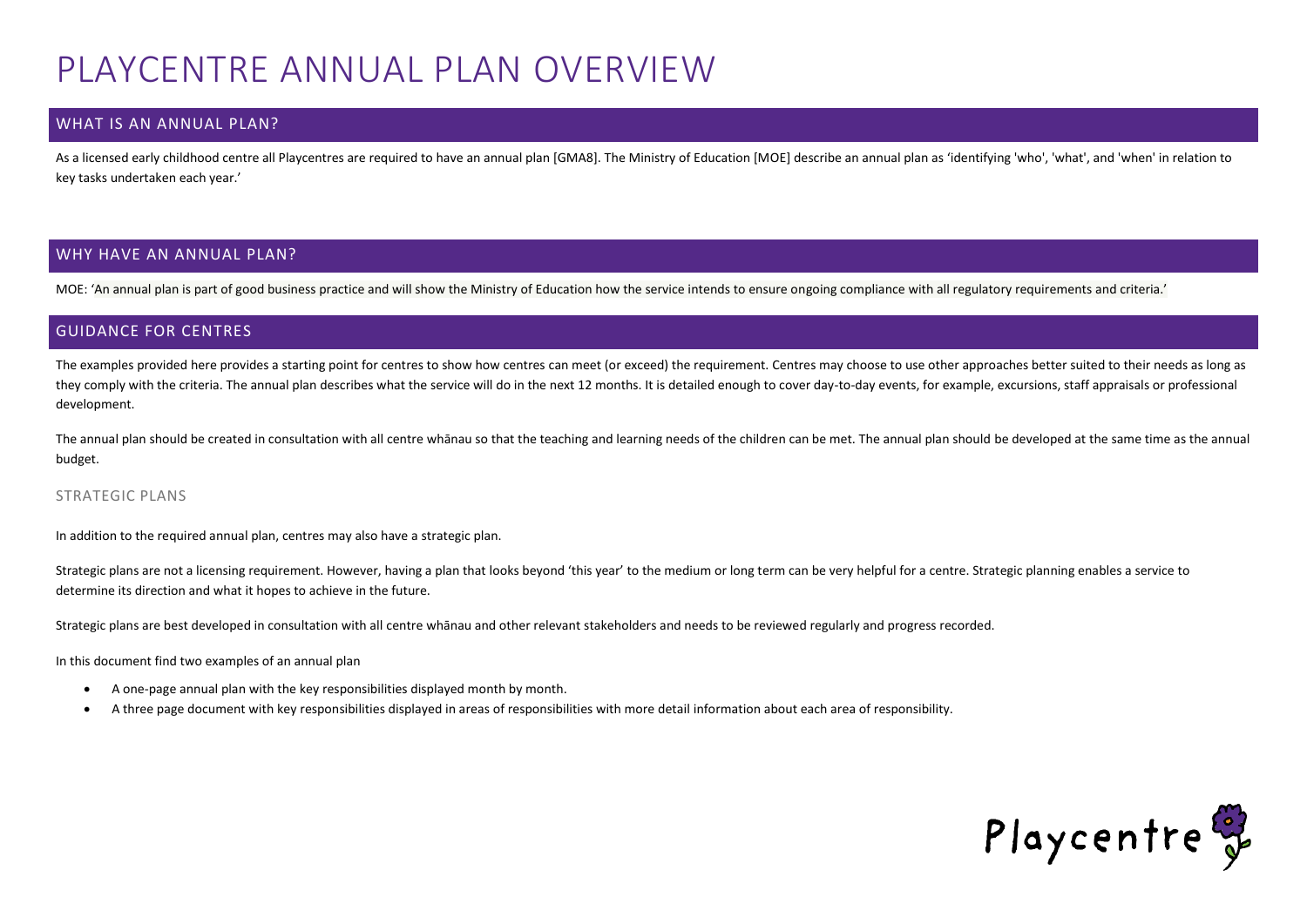# MONTHLY PLAYCENTRE ANNUAL PLAN 2021-2022 [CALENDAR VIEW]

### REGULAR TASKS

| Daily tasks                                                                  | <b>Weekly tasks</b>                                                                                             | <b>Monthly tasks</b>                                                                                                                                                                        | <b>Termly tasks</b>                                                                                                                                                                                                                                                                     |
|------------------------------------------------------------------------------|-----------------------------------------------------------------------------------------------------------------|---------------------------------------------------------------------------------------------------------------------------------------------------------------------------------------------|-----------------------------------------------------------------------------------------------------------------------------------------------------------------------------------------------------------------------------------------------------------------------------------------|
| <b>Hazard Check</b><br>Parents sign in and out<br>End of session evaluations | Documenting learning experiences and<br>outcomes for tamariki (e.g. learning<br>stories, magic moments, photos) | Reconcile bank accounts, Present<br>financials and approve payments<br>Review Hazard checks, incident & illness<br>records and plan to remedy issues<br>Attestation signatures (Attendance) | Separate fire, earthquake and<br>reverse evacuation drills (3<br>monthly)<br>Curriculum Planning e.g.<br>curriculum design cycle; notice<br>recognise and respond<br>Centre Business hui minimum 2x<br>term<br>Investigate available grants in<br>regions<br><b>Centre Working Bees</b> |

## MONTHLY TASKS

| <b>JANUARY</b>                                                                                                                                                                                                                           | <b>FEBRUARY</b>                                                                                                                                                                                                                                  | <b>MARCH</b>                                                                                                                                                                                                                                                   | <b>APRIL</b>                                                                                                                                                                                                                                                                                                                                                            |
|------------------------------------------------------------------------------------------------------------------------------------------------------------------------------------------------------------------------------------------|--------------------------------------------------------------------------------------------------------------------------------------------------------------------------------------------------------------------------------------------------|----------------------------------------------------------------------------------------------------------------------------------------------------------------------------------------------------------------------------------------------------------------|-------------------------------------------------------------------------------------------------------------------------------------------------------------------------------------------------------------------------------------------------------------------------------------------------------------------------------------------------------------------------|
| Set up centre for coming year<br>Any agreed pay increases come into<br>effect<br>Centre to add BWOF check in applicable<br>month<br>Centre to add fire check in applicable<br>$\bullet$<br>month                                         | Term 1 starts<br>Waitangi Day<br>Refresh Civil Defence Kit<br>RS7 completed by RFAs<br>Playgroup Funding applied for                                                                                                                             | Playcentre Open Week<br>$\bullet$<br>Children's Day<br>Supervision Plan for T2<br>Plan major internal evaluation topic<br><b>Check Smoke Alarms</b><br>Cluster meeting                                                                                         | <b>ANZAC Day</b><br>$\bullet$<br>Refresh on-site First Aid kit<br>$\bullet$<br>Send Papers for national AGM<br>$\bullet$<br>Bulkfunding received by centre<br>$\bullet$<br>Playgroup Funding received<br>$\bullet$<br>Notifiable fire drill term 2<br>$\bullet$                                                                                                         |
| <b>MAY</b>                                                                                                                                                                                                                               | <b>JUNE</b>                                                                                                                                                                                                                                      | <b>JULY</b>                                                                                                                                                                                                                                                    | <b>AUGUST</b>                                                                                                                                                                                                                                                                                                                                                           |
| NZ Sign Language Week<br>Refresh Excursion First Aid Kit<br>Cluster meeting<br><b>Report on Equity Funding</b>                                                                                                                           | Matariki<br>Prepare annual plan and draft budget for<br>next financial year<br>Review 5 year property & equip plan for<br>next financial year<br><b>Supervision Plan T3</b><br>Submit any Lotteries grant request<br>RS7 to be completed by RFAs | Te Wiki o te Reo Maori<br>$\bullet$<br>Advertise officeholder roles within centre<br>and seek nominations<br>Mini internal evaluation: Governance<br>Review of emergency plan<br>National AGM<br>ECE census submitted by RFAs<br>Playgroup Funding applied for | Finalise annual plan and budget<br>$\bullet$<br>for next financial year<br>Finalise 5 year property & equip<br>$\bullet$<br>plan for next financial year<br>Ensure Xero up to date.<br>$\bullet$<br>Bulkfunding received by centre<br>$\bullet$<br>Set AGM date and send invites<br>$\bullet$<br>Refresh Civil Defence Kit<br>$\bullet$<br>Cluster meeting<br>$\bullet$ |
| <b>SEPTEMBER</b>                                                                                                                                                                                                                         | <b>OCTOBER</b>                                                                                                                                                                                                                                   | <b>NOVEMBER</b>                                                                                                                                                                                                                                                | <b>DECEMBER</b>                                                                                                                                                                                                                                                                                                                                                         |
| Complete End of Year accounts, send<br>financial information to finance team<br>Appraisal of centre-based staff begins<br>Supervision Plan T4<br><b>Check Smoke Alarms</b><br>Complete Property and Playground<br>Checklist (or October) | Hold AGM by the end of month<br>Refresh onsite First Aid Kit<br>Hui ā-tau Māori<br>Decide end term 4 date & notify Regional<br>office<br>RS7 to be completed by RFAs<br>Playgroup Funding received                                               | Officeholders list to region & Charities<br>Officeholder Support meetings/Cluster<br>Supervision Plan T1<br>Refresh Excursion First Aid Kit<br>Tangata Tiriti Hui<br>Notifiable fire drill term 4                                                              | Report on Targeted Funding for<br>$\bullet$<br>Disadvantage.<br>Bulkfunding received by centre<br>$\bullet$<br>Arrange for floors to be polished<br>$\bullet$<br>and carpets cleaned during break<br>Bark and sand top up<br>$\bullet$<br>Enjoy the summer holidays!                                                                                                    |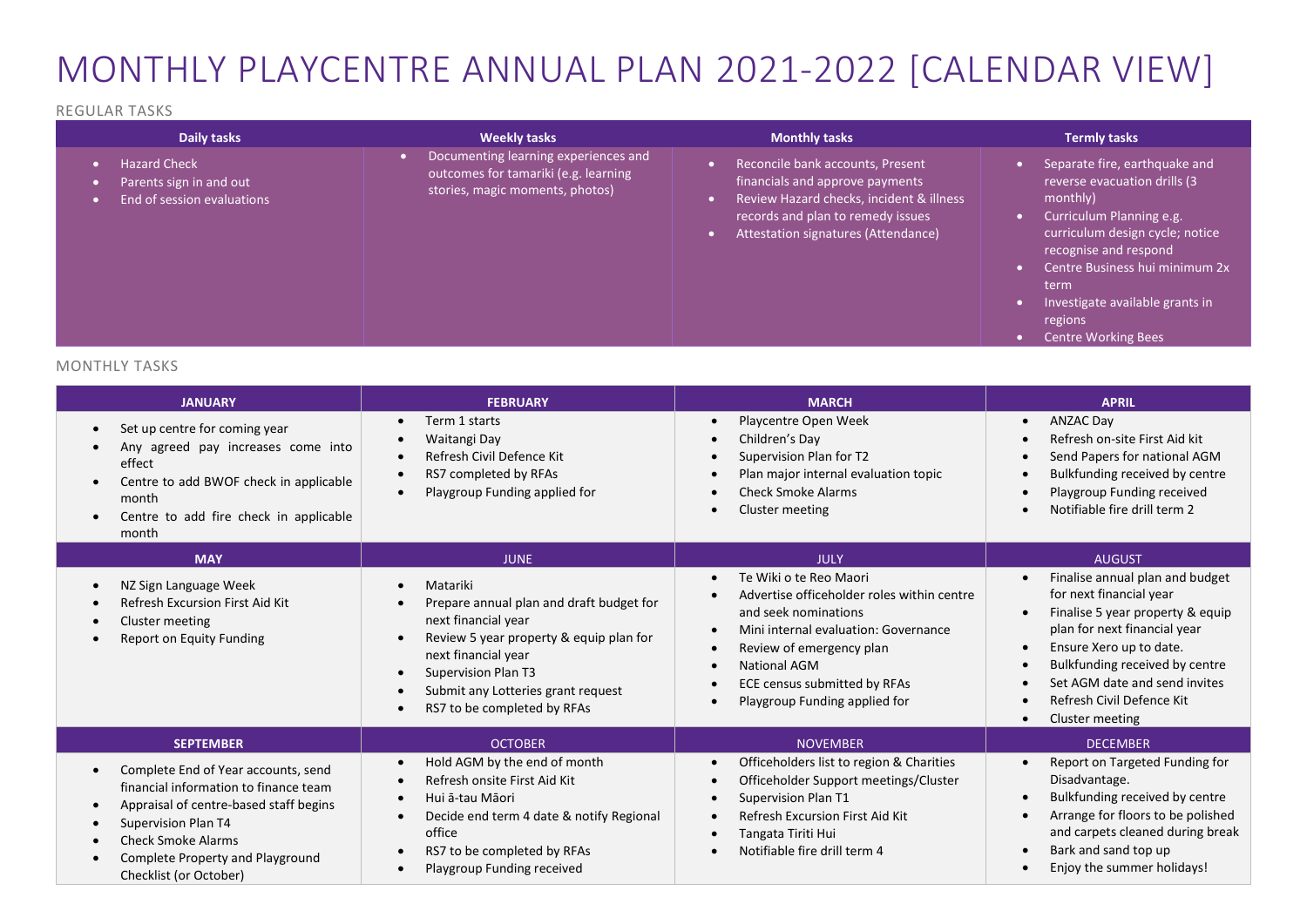# PLAYCENTRE ANNUAL PLAN 2021-2022 [RESPONSIBILITIES VIEW]

| 2021-2022                                                                                                  | September                                                            | <b>October</b>                                                                                                                | <b>November</b>                    | <b>December</b>                 | <b>February</b>                                                  | <b>March</b>                                                                                                                                 | April                                                                                                                   | <b>May</b>                                                                                                                   | <b>June</b>                                                                    | July                                                                                                                                                                   | <b>August</b>                                              |
|------------------------------------------------------------------------------------------------------------|----------------------------------------------------------------------|-------------------------------------------------------------------------------------------------------------------------------|------------------------------------|---------------------------------|------------------------------------------------------------------|----------------------------------------------------------------------------------------------------------------------------------------------|-------------------------------------------------------------------------------------------------------------------------|------------------------------------------------------------------------------------------------------------------------------|--------------------------------------------------------------------------------|------------------------------------------------------------------------------------------------------------------------------------------------------------------------|------------------------------------------------------------|
| <b>GOVERNANCE AND LEADERSHIP</b>                                                                           |                                                                      |                                                                                                                               |                                    |                                 |                                                                  |                                                                                                                                              |                                                                                                                         |                                                                                                                              |                                                                                |                                                                                                                                                                        |                                                            |
| <b>Strategic</b><br>evaluation<br><b>WHO:</b><br>(Initial when each<br>individual task is<br>completed)    |                                                                      | Ratify at AGM<br>• Philosophy<br>Practice<br>statement<br>• Fee schedules<br>• Annual Budget<br>• Annual &<br>Strategic plans |                                    | Review<br>strategic<br>progress |                                                                  |                                                                                                                                              | Review<br>strategic<br>progress                                                                                         | Review<br>philosophy<br>statement                                                                                            | Review<br>strategic<br>progress                                                | Develop<br>strategic focus<br>for 2021                                                                                                                                 | Write strategic<br>plan                                    |
| <b>Regular</b><br>evaluation<br><b>WHO:</b><br>(Initial when each<br>individual task is<br>completed)      | Communications<br>and media<br>policy<br>Positive<br>Guidance policy | Child protection<br>policy<br>Curriculum policy<br>Enrolment &<br>Attendance policy<br>Term 4 Assurance<br>check [CA]         | Complaints<br>Resolution<br>policy |                                 | Health and<br>safety policy<br>Term 1<br>Assurance<br>check [CA] | Laundering<br>Procedure<br>Nappy<br>Changing and<br>Disposal<br>Procedure<br>Sleeping<br>Children<br>Procedures<br>Code of<br>Conduct policy | Illness, Incident<br>and Injury<br>Procedures<br>Child<br>Washdown<br>Procedure<br>Sick Child<br>Isolation<br>Procedure | Medicine<br>Administration<br>Procedures<br>Hazard and Risk<br>Management<br>Procedures<br>Term 2<br>Assurance<br>check [CA] | Excursions<br>Procedure<br>Food and Drink<br>Procedure<br>Employment<br>policy | Emergency<br>Planning<br>Procedures<br>Fire and<br>Evacuation<br>Procedure<br>Earthquake<br>Procedure<br>Sheltering-in<br>Place<br>Procedure<br>Review fee<br>schedule | Term 3<br>Assurance<br>check [CA]                          |
| Local<br>meetings<br>and training<br><b>WHO:</b><br>(Initial when each<br>individual task is<br>completed) | Centre<br>Prepare<br>officeholder<br>reports for AGM                 | AGM                                                                                                                           | Centre<br>Cluster                  | Centre                          | Centre                                                           | Centre<br>Cluster                                                                                                                            | Centre                                                                                                                  | Centre<br>Cluster                                                                                                            | Centre                                                                         | Centre                                                                                                                                                                 | Centre<br>Set AGM date,<br>venue &<br>advertise<br>Cluster |
| Cooperative<br>management<br><b>WHO:</b><br>(Initial when each<br>individual task is<br>completed)         |                                                                      | Office holder transition/handover - support people in new<br>roles<br>Office bearer training                                  |                                    |                                 |                                                                  |                                                                                                                                              |                                                                                                                         |                                                                                                                              | Advertise<br>centre<br>officeholder<br>roles                                   | Empower<br>individuals into<br>office holder<br>roles                                                                                                                  |                                                            |
| <b>National</b><br>meetings<br><b>WHO:</b><br>Initial when each<br>individual task is<br>completed)        |                                                                      | Hui-ā-tau                                                                                                                     | Tangata Tiriti<br>Hui              |                                 |                                                                  |                                                                                                                                              |                                                                                                                         |                                                                                                                              | AGM papers<br>sent to Centres                                                  | <b>National AGM</b>                                                                                                                                                    |                                                            |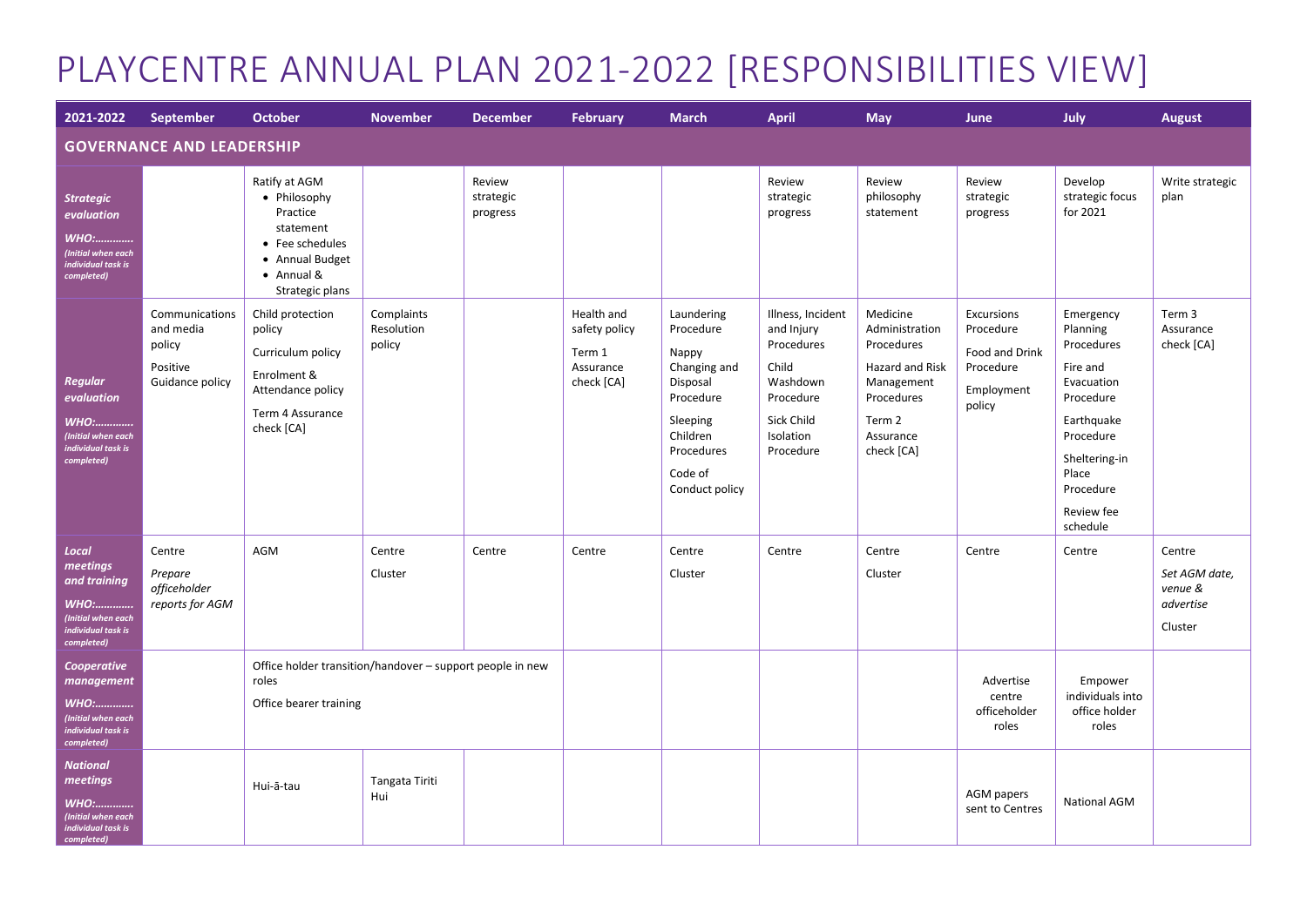| 2021-2022                                                                                                                     | <b>September</b>                                                              | October                                                     | <b>November</b>                                              | December                                                                         | <b>February</b>                                 | <b>March</b>                                                 | <b>April</b>                                                                    | <b>May</b>                                                            | June                                                                                                           | July                                                         | <b>August</b>                                                                                              |
|-------------------------------------------------------------------------------------------------------------------------------|-------------------------------------------------------------------------------|-------------------------------------------------------------|--------------------------------------------------------------|----------------------------------------------------------------------------------|-------------------------------------------------|--------------------------------------------------------------|---------------------------------------------------------------------------------|-----------------------------------------------------------------------|----------------------------------------------------------------------------------------------------------------|--------------------------------------------------------------|------------------------------------------------------------------------------------------------------------|
| <b>FINANCE</b>                                                                                                                |                                                                               |                                                             |                                                              |                                                                                  |                                                 |                                                              |                                                                                 |                                                                       |                                                                                                                |                                                              |                                                                                                            |
| <b>MoE</b><br><b>WHO:</b><br>(Initial when each<br>individual task is<br>completed)                                           |                                                                               | Playgroup funding<br>paid to centre                         | <b>Bulk Funding</b><br>received by<br>Playcentre<br>Aotearoa | <b>Bulk Funding</b><br>paid to centre                                            |                                                 | <b>Bulk Funding</b><br>received by<br>Playcentre<br>Aotearoa | <b>Bulk Funding</b><br>paid to centre<br>Playgroup<br>funding paid to<br>centre |                                                                       |                                                                                                                | <b>Bulk Funding</b><br>received by<br>Playcentre<br>Aotearoa | <b>Bulk Funding</b><br>paid to centre                                                                      |
| Centre<br>accounts<br><b>WHO:</b><br>(Initial when each<br>individual task is<br>completed)                                   | Monthly<br>reconciliation<br>and approval<br>Information to<br>National level | Accounts<br>reconciled,<br>presented for<br>approval at AGM | Monthly<br>reconciliation<br>and approval                    | Monthly<br>reconciliation<br>and approval                                        | Monthly<br>reconciliation<br>and approval       | Monthly<br>reconciliation<br>and approval                    | Monthly<br>reconciliation<br>and approval                                       | Monthly<br>reconciliation<br>and approval                             | Monthly<br>reconciliation<br>and approval                                                                      | Monthly<br>reconciliation<br>and approval                    | Monthly<br>reconciliation<br>and approval                                                                  |
| <b>External</b><br><b>Reporting</b><br><b>WHO:</b><br>(Initial when each<br>individual task is<br>completed)                  | Prepare EOY<br>accounts for<br>centre AGM<br>$GST$ due $-$ if<br>registered   | $GST$ due $-$ if<br>registered                              | $GST$ due $-$ if<br>registered                               | $GST$ due $-$ if<br>registered<br>Targeted<br>Funding for<br>Disadvantage<br>due | $GST$ due $-$ if<br>registered                  | $GST$ due $-$ if<br>registered                               | $GST$ due $-$ if<br>registered                                                  | $GST$ due $-$ if<br>registered<br><b>Equity Funding</b><br>report due | Prepare draft<br>budget<br>$GST$ due $-$ if<br>registered<br>MoE Financial<br>declarations for<br>Year End due | $GST$ due $-$ if<br>registered                               | Finalise<br><b>Budget</b><br>Ensure Xero<br>Reconciliation up<br>to date<br>$GST$ due $-$ if<br>registered |
| <b>Grants</b><br><u> WHO:</u><br>(Initial when each<br>individual task is<br>completed)                                       | Complete<br>Consolidation<br>requests                                         |                                                             |                                                              | Closing date for<br>Lottery<br>Community<br>grants                               | Charities<br>Report for Year<br>End due         |                                                              |                                                                                 |                                                                       |                                                                                                                | Closing date for<br>Lottery<br>Community<br>Grants           |                                                                                                            |
| <b>COMMUNICATIONS</b>                                                                                                         |                                                                               |                                                             |                                                              |                                                                                  |                                                 |                                                              |                                                                                 |                                                                       |                                                                                                                |                                                              |                                                                                                            |
| Contact lists,<br>social media<br>and<br>noticeboard<br><b>WHO:</b><br>(Initial when each<br>individual task is<br>completed) |                                                                               | Create social media<br>plan for coming<br>year              | Update contact<br>lists & send to<br>Regional office         |                                                                                  | Refresh &<br>Update<br>website/ social<br>media | Refresh &<br>Update contact<br>lists                         | Refresh<br>noticeboards                                                         |                                                                       |                                                                                                                | Advertise office<br>holder roles @<br>centre                 |                                                                                                            |
| <b>Playcentre</b><br><b>Newsletters</b>                                                                                       | Playcentre<br><b>Bulletin</b>                                                 | Playcentre Bulletin                                         | Playcentre<br><b>Bulletin</b><br>Little Villagers            | Playcentre<br><b>Bulletin</b>                                                    | Playcentre<br><b>Bulletin</b>                   | Playcentre<br><b>Bulletin</b><br>Little Villagers            | Playcentre<br><b>Bulletin</b>                                                   | Playcentre<br><b>Bulletin</b><br><b>Little Villagers</b>              | Playcentre<br><b>Bulletin</b>                                                                                  | Playcentre<br><b>Bulletin</b>                                | Playcentre<br><b>Bulletin</b><br>Little Villagers                                                          |
| <b>PROMOTIONS</b>                                                                                                             |                                                                               |                                                             |                                                              |                                                                                  |                                                 |                                                              |                                                                                 |                                                                       |                                                                                                                |                                                              |                                                                                                            |
| <b>Raise</b><br><i><b>awareness</b></i>                                                                                       |                                                                               |                                                             |                                                              |                                                                                  | Playcentre<br>Open Week                         |                                                              |                                                                                 |                                                                       |                                                                                                                |                                                              |                                                                                                            |
| <b>Community</b><br><b>Events</b>                                                                                             |                                                                               |                                                             | Grandparents<br>Day                                          | End of year<br>events                                                            | Waitangi Day                                    | Playcentre<br>Open Week.<br>Children's Day                   | <b>ANZAC Day</b>                                                                | NZSL Week                                                             | Matariki                                                                                                       | Te Wiki o Te<br>Reo Māori                                    | Messy Play<br>Week                                                                                         |